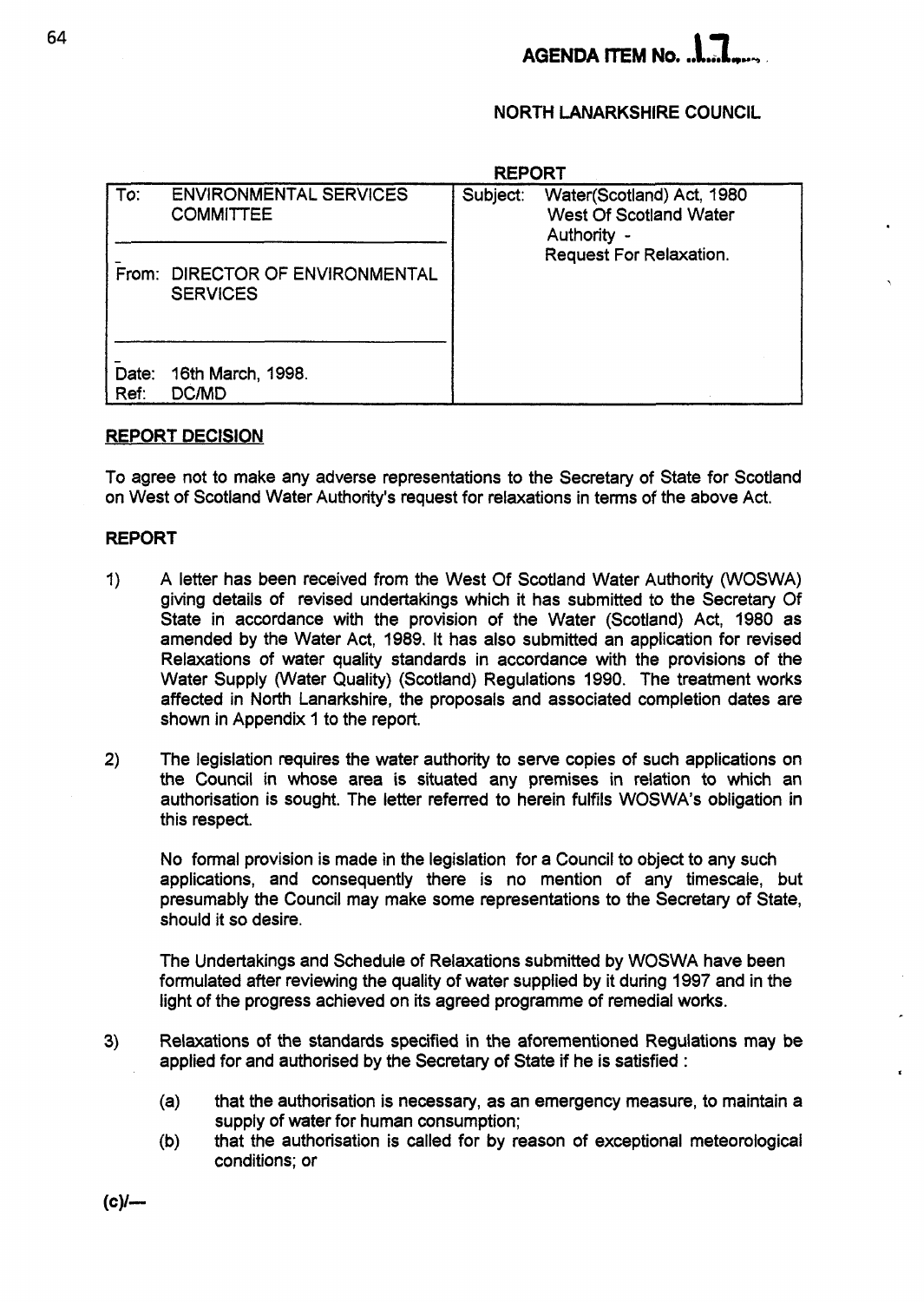(c) that the authorisation is called for by reason of the nature and structure of the ground in the area from which the supply emanates.

Undertakings are proposed and maybe accepted where failure to meet the water quality standards exists, or is potentially possible, due to a failure on the part of the Water Authority i.e. WOSWA.

- **4)** Examination of sample results indicate that only a very small percentage of samples have failed to meet the required bacteriological standard and that these failures have occurred only in random distribution samples i.e. fittings in houses or other premises outwith the control **of** the Water Authority. All follow-up samples which were taken at these points after sterilisation of the fittings had been ensured proved to be satisfactory thereby indicating that the water supply did indeed meet the required bacteriological standard.
- **5)** The undertakings to the Secretary of State giving the reason that the bacteriological standards are not being met at certain treatment works do not indicate a history of sample failures but merely reflect the potential for microbiological contamination due to the absence of adequate filtration plant at the listed treatment works.

Members should be aware that the acceptance by the Secretary of State of an undertaking with its associated completion date ensures that the necessary capital funding for the project is committed and cannot be withdrawn.

*6)* The department has no adverse observation to make in connection with WOSWA's application but will continue to monitor the quality of the water supply in accordance with its sampling programme to fulfill the Councils obligation under the Acts.

#### **Recommendation**

It is recommended that no adverse representations are made to the Secretary of State for Scotland on West of Scotland Water Authority's request for relaxation in terms of the above Act.

N'Kenje L. Hutton/

 $\mathcal{L}$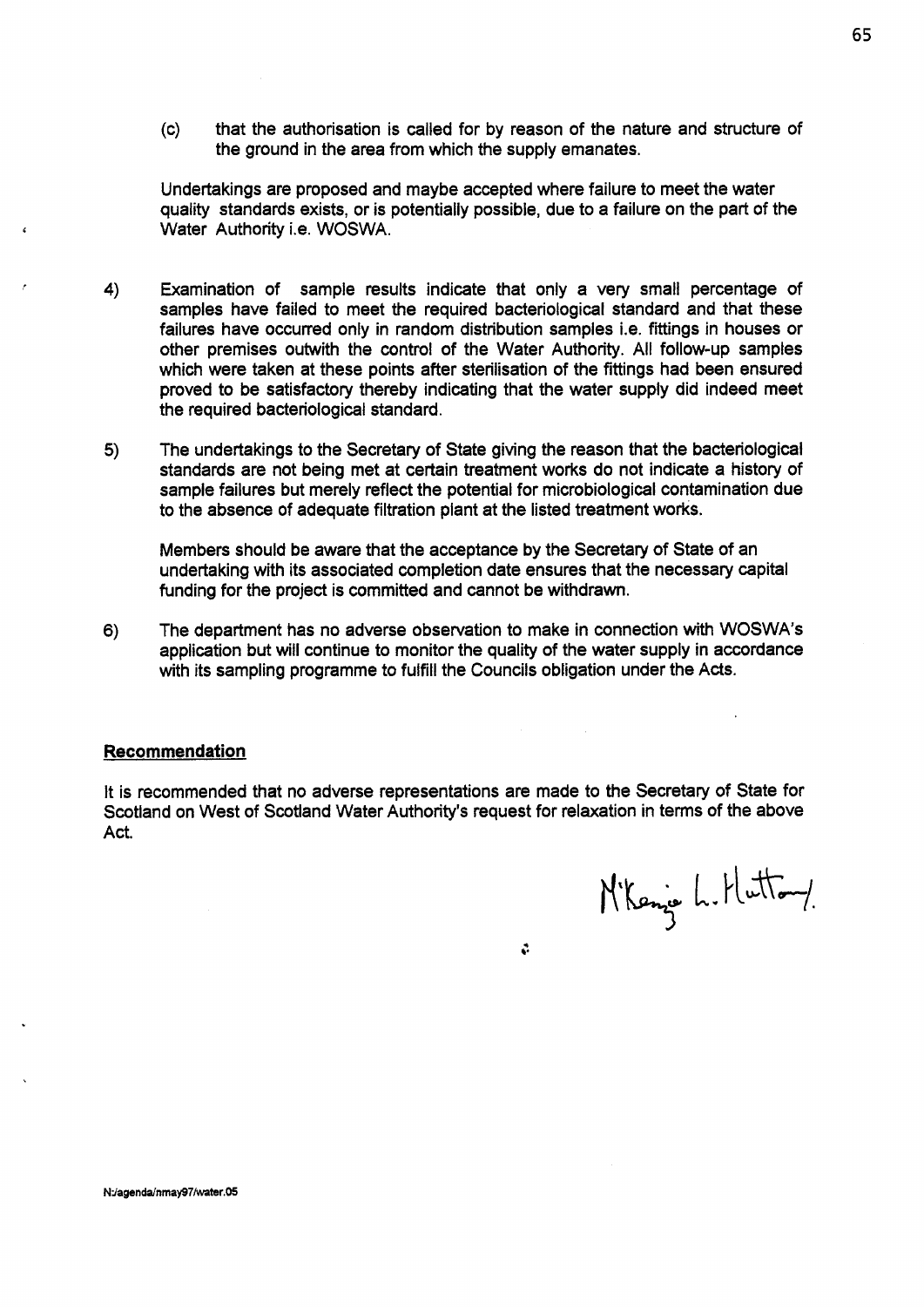**APPENDIX** 1

## **DETAILS OF**

## **REVISED UNDERTAKING SUBMITTED IN**

**ACCORDANCE WITH SECTION 76E(4)(b)** 

**OF THE WATER (SCOTLAND) ACT 1980** 

**AS AMENDED BY THE WATER ACT 1989**  TH<mark>E WAT</mark>E<br><u>AND</u>

**REVISED RELAXATIONS IN ACCORDANCE WITH** 

**REGULATION 4(1)(C) OF THE** 

**WATER SUPPLY (WATER QUALITY) (SCOTLAND) REGULATIONS 1990** 



. \_.

**'L**   $\mathbb{R}^3$  $\mathbb{R}^{N}$  ,

-. . .

 $\overline{\phantom{a}}$  $\mathcal{L} \mathcal{L}_\mathbf{r}$ 

,.

.. ..

.,

 $\sim$  .

.<br>المو

..

. ..

.. .. .. .I -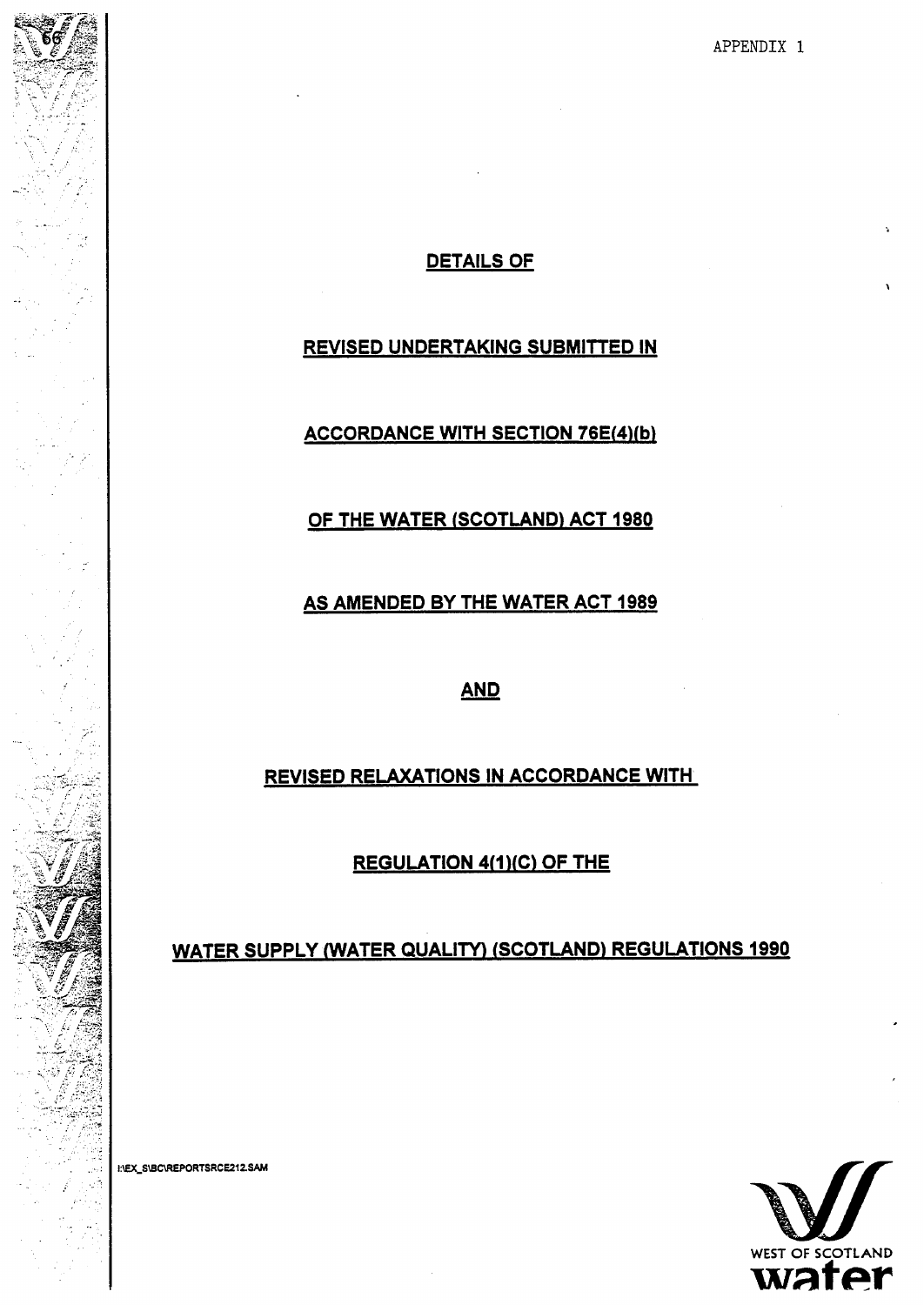#### **WEST OF SCOTLAND WATER**

## **UNDERTAKING FOR THE PURPOSES OF SECTION 76E(4)(b) OF THE WATER (SCOTLAND) ACT 1980 AS AMENDED BY THE WATER ACT 1989**

THIS UNDERTAKING is given by the West of Scotland Water Authority ("the Authority") incorporated by the Local Government etc (Scotland) Act 1994 and having its Headquarters at 419 Balmore Road, Glasgow G22 6NU.

#### **WHEREAS:-**

- (a) The Authority is a water authority in terms of Section 3 of the Water (Scotland) Act 1980 ("the Act');
- (b) Section 8 of the Act requires every water authority supplying water to any premises for domestic purposes to supply only water which is wholesome at the time of supply;
- (c) The Water Supply (Water Quality) (Scotland) Regulations 1990 ("the Regulations") prescribe, for the purposes of determining the wholesomeness of water, requirements as to the concentrations or values of properties, elements, organisms and substances to be present in or absent from such water;
- (d) The Authority requires to give an Undertaking to the Secretary of State for Scotland ("the Secretary of State") in terms of Section 76E(4)(b) of the Act, in order to secure or to facilitate compliance with the Regulations;

#### NOW THEREFORE THE AUTHORITY HEREBY UNDERTAKES TO THE SECRETARY OF STATE as follows:-

1. Subject to the following provisions of this Undertaking, the Authority shall carry out, or procure the carrying out of, the works or other measures specified in Column 5 ("STEPS TO BE TAKEN") of the thirteen page Schedule annexed and signed as relative to this Undertaking.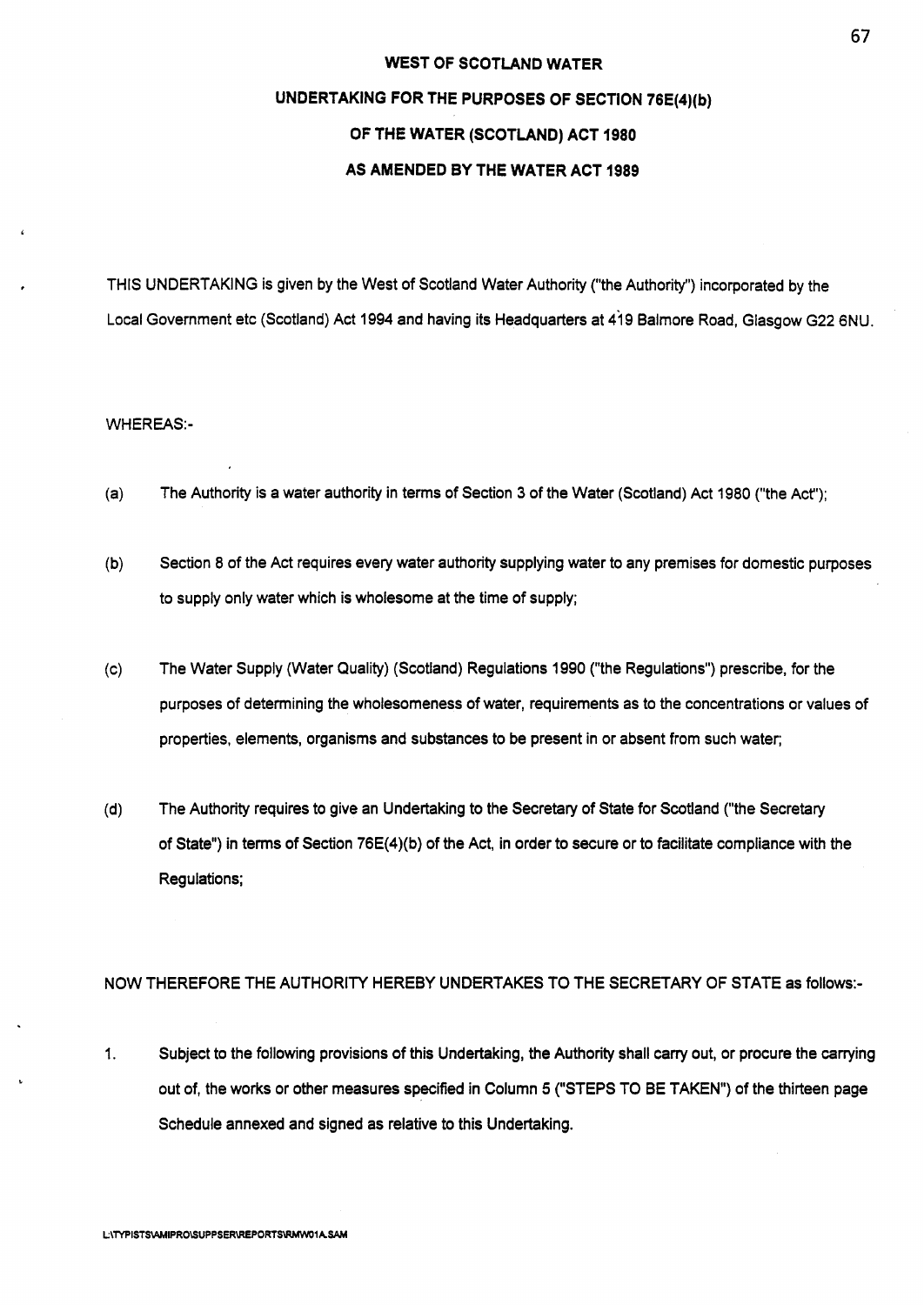**2.** The Authority undertakes to secure that each of the steps shown in Column **5** of the Schedule is completed on or before the respective dates specified in Column **7** of the Schedule ("COMPLETION DATES"), provided that if, after the giving of this Undertaking, the Authority has good reason to believe that -

- (a) It will be unable to secure the completion of any steps shown in the Schedule on or before the relevant completion date by reason of any acts, omissions or events not reasonably within the Authority's control; or
- (b) In the light of engineering or other advice received after the date of this Undertaking, it is expedient to make modifications to the technical specification of any steps shown in the Schedule;

the Authority shall forthwith deliver to the Secretary of State a proposed new Undertaking, signed on behalf of the Authority, in the form of this Undertaking, but modified **so** as to include the revised completion date or the proposed modification or both, as the case may be, and such proposed new Undertaking shall, if accepted by the Secretary **of** State signing and dating a letter of acceptance thereof, have effect from the date of acceptance as a new Undertaking replacing this Undertaking.

**3.** If, in relation to any zone specified in Column 1 ("SUPPLY **ZONE')** of the Schedule, the Authority achieves compliance, otherwise than by means of the specified steps, with any requirements of the Regulations with which the Authority has failed to comply, the Authority shall notify the Secretary of State in writing and this Undertaking shall cease to apply insofar **as** it relates to that zone and insofar as the Secretary of State is satisfied that compliance is likely to be maintained and **so** notifies the Authority.

SIGNED on behalf of the Authority by Ernest Chambers, Chief Executive.

 $Signature$ *Cornest 4/15 hambers* 

Date 12 February 1938

**68** 

.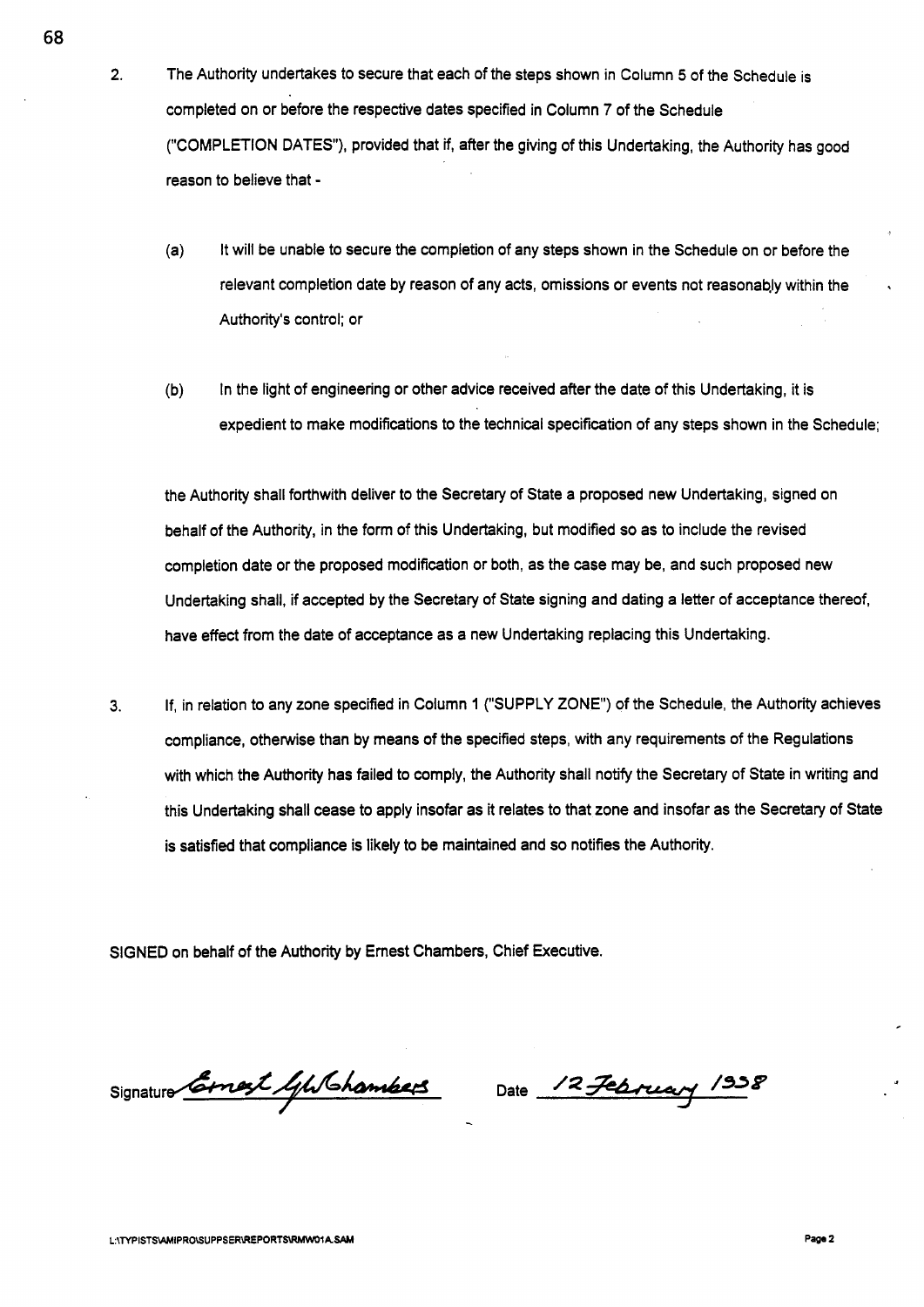## **1 December 1997 WATER SUPPLY (WATER QUALITY) (SCOTLAND) REGULATIONS 1990**

## **UNDERTAKING RELATIVE TO SECTION 76E (4) (b) OF THE WATER (SCOTLAND) ACT 1980 STEPS TO BE TAKEN BY WEST OF SCOTLAND WATER AS THE WATER AUTHORITY**

## **CLYDE EAST DISTRICT**

| <b>SUPPLY ZONE</b>                                                | TREATMENT FRZOND<br><b>EWORKS PROBIN WON</b> |       | <b>NATURE OF</b><br><b>CONTRAVENTION</b>                   | <b>STEPS TO BE TAKEN</b>                                                                                                                 | <b>START</b><br><b>DATE</b> | <b>COMBLETION</b><br><b>ADATION</b> |
|-------------------------------------------------------------------|----------------------------------------------|-------|------------------------------------------------------------|------------------------------------------------------------------------------------------------------------------------------------------|-----------------------------|-------------------------------------|
| Airdrie (North)                                                   | <b>Balmore (ESWA)</b><br>Daer                | 26533 | THM standard not met.                                      | Arrangements made with ESWA<br>to install appropriate treatment.                                                                         | 1990                        | 1999                                |
| Airdrie (South)<br><b>Calderbank</b><br><b>Coatbridge (South)</b> | <b>Balmore (ESWA)</b><br>Daer                | 15612 | THM standard not met.                                      | Arrangements made with ESWA<br>to install appropriate treatment.                                                                         | 1990                        | 1999                                |
| <b>Allanton &amp; Shotts</b>                                      | Daer<br>Camps                                | 17905 | Bacteriological standard not met.                          | New Treatment Works at Camps.                                                                                                            | 1994                        | 1998                                |
| Baillieston                                                       | <b>Balmore (ESWA)</b><br>Milngavie           | 16335 | Bacteriological standard not met.<br>THM standard not met. | <b>Appropriate Treatment to be</b><br>installed at Milngavie.<br>Arrangements made with ESWA                                             | 1994<br>1990                | 2005<br>1999                        |
|                                                                   |                                              |       |                                                            | to install appropriate treatment at<br><b>Balmore.</b>                                                                                   |                             |                                     |
| <b>Bellshill, Mossend</b><br>Holytown                             | <b>Balmore (ESWA)</b><br>Daer                | 43894 | THM standard not met.                                      | Arrangements made with ESWA<br>to install appropriate treatment. at<br>Balmore.                                                          | 1990                        | 1999                                |
| Caldercruix & Plains Balmore (ESWA)                               | Daer                                         | 6848  | THM standard not met.                                      | Arrangements made with ESWA<br>to install appropriate treatment.                                                                         | 1990                        | 1999                                |
| <b>Coatbridge</b>                                                 | <b>Balmore (ESWA)</b><br>Daer                | 44851 | THM standard not met.                                      | Arrangements made with ESWA<br>to install appropriate treatment.                                                                         | 1990                        | 1999                                |
| <b>Lenzie, Millerston</b><br>Muirhead, Stepps                     | <b>Balmore (ESWA)</b><br>Milngavie           | 20867 | Bacteriological standard not met.<br>THM standard not met. | Appropriate treatment to be<br>installed at Milngavie.<br>Arrangements made with ESWA<br>to install appropriate treatment at<br>Balmore. | 1994<br>1990                | 2005<br>1999                        |
| Motherwell (North)                                                | <b>Balmore (ESWA)</b><br>Daer<br>Coulter     | 20140 | THM standard not met.<br>Bacteriological standard not met. | Arrangements made with ESWA<br>to install appropriate treatment.<br><b>New Treatment Works at Coulter</b>                                | 1990<br>1999                | 1999<br>2001                        |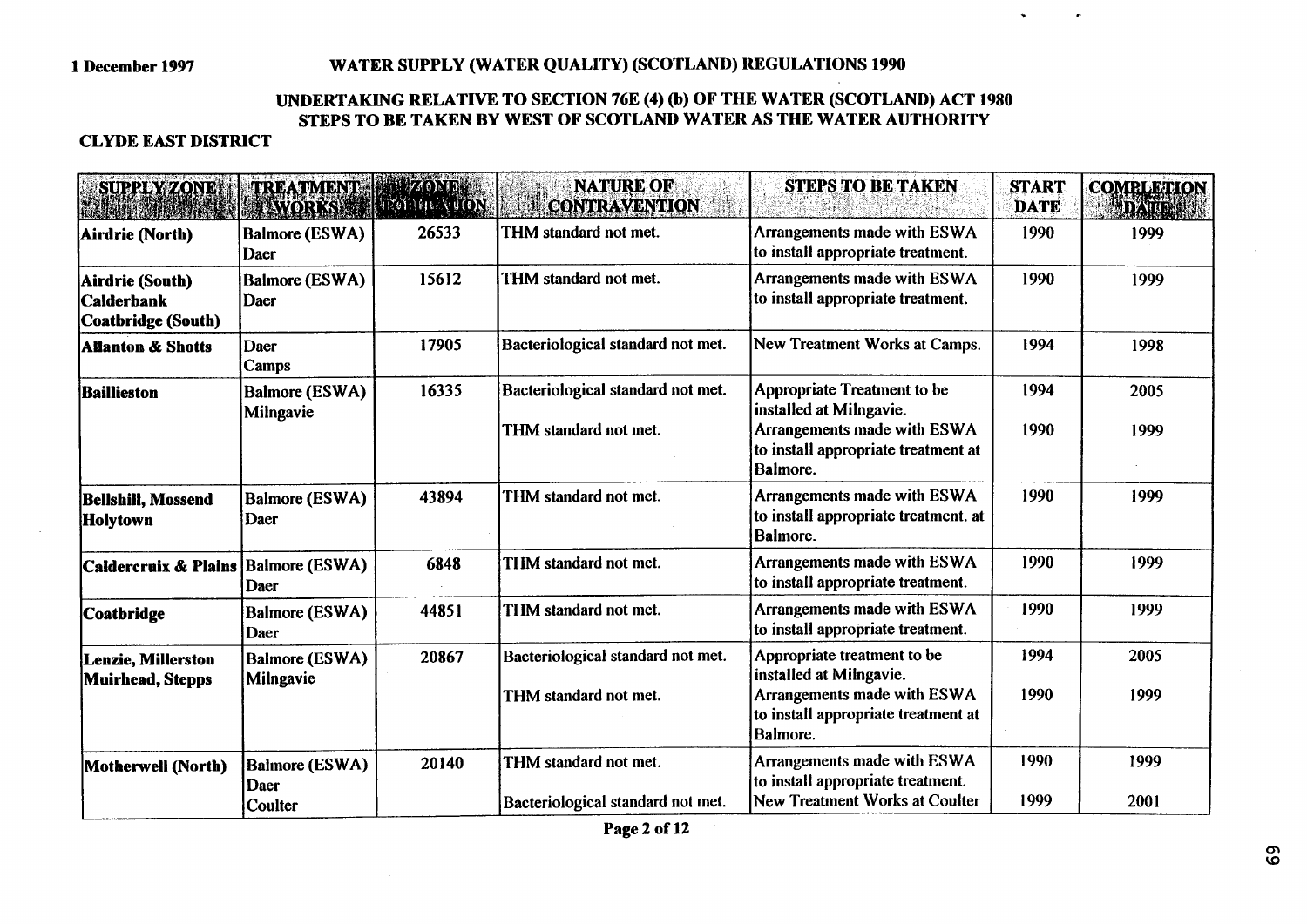#### **1 December 1997 WATER SUPPLY (WATER QUALITY) (SCOTLAND) REGULATIONS 1990**

#### **UNDERTAKING RELATIVE TO SECTION 76E (4) (b) OF THE WATER (SCOTLAND) ACT 1980 STEPS TO BE TAKEN BY WEST OF SCOTLAND WATER AS THE WATER AUTHORITY**

**Contractor** 

#### **CLYDE EAST cont'd**

 $\mathbf{g}_\mathrm{c}$ 

 $\mathbf{A}$ 

| BURREYZONE TREATMENT ZONES | WORKS MI                       |       | <b>NATURE OF</b><br><b>CONTRAVENTION</b>                   | <b>STEPS TO BE TAKEN</b>                                                | <b>START</b><br><b>DATE</b> | <b>COMPLETION</b><br><b>DATE IN</b> |
|----------------------------|--------------------------------|-------|------------------------------------------------------------|-------------------------------------------------------------------------|-----------------------------|-------------------------------------|
| Motherwell (Central        | Balmore (ESWA)                 | 21792 | Bacteriological standard not met.                          | New Treatment Works at Camps.                                           | 1994                        | 1998                                |
| <b>&amp; South</b> )       | Camps                          |       | THM standard not met.                                      | New Treatment Works at Coulter.                                         | 1999                        | 2001                                |
| <b>Wishawhill</b>          | Coulter                        |       |                                                            | Arrangements made with ESWA                                             |                             |                                     |
| Netherton                  | Daer<br>Dunside                |       |                                                            | to install appropriate treatment.                                       | 1990                        | 1999                                |
| Newarthill (East)          | Balmore (ESWA)<br>Daer         | 11293 | THM standard not met.                                      | <b>Arrangements made with ESWA</b><br>to install appropriate treatment. | 1990                        | 1999                                |
| <b>Tannochside</b>         | Balmore (ESWA)<br><b>Camps</b> | 13148 | Bacteriological standard not met.<br>THM standard not met. | New Treatment Works at Camps.<br>Arrangements made with ESWA            | 1994                        | 1998                                |
|                            | Daer                           |       |                                                            | to install appropriate treatment.                                       | 1990                        | 1999                                |
| Wishaw                     | Camps<br>Daer                  | 23400 | Bacteriological standard not met.                          | New Treatment Works at Camps.                                           | 1994                        | 1998                                |
|                            | Peden                          |       |                                                            | <b>Upgrade Treatment Works at</b><br>Peden.                             | 1999                        | 2001                                |

**Page 3 of 12** 

 $\sim 10^7$ 

 $\sim 10$ 

**c-**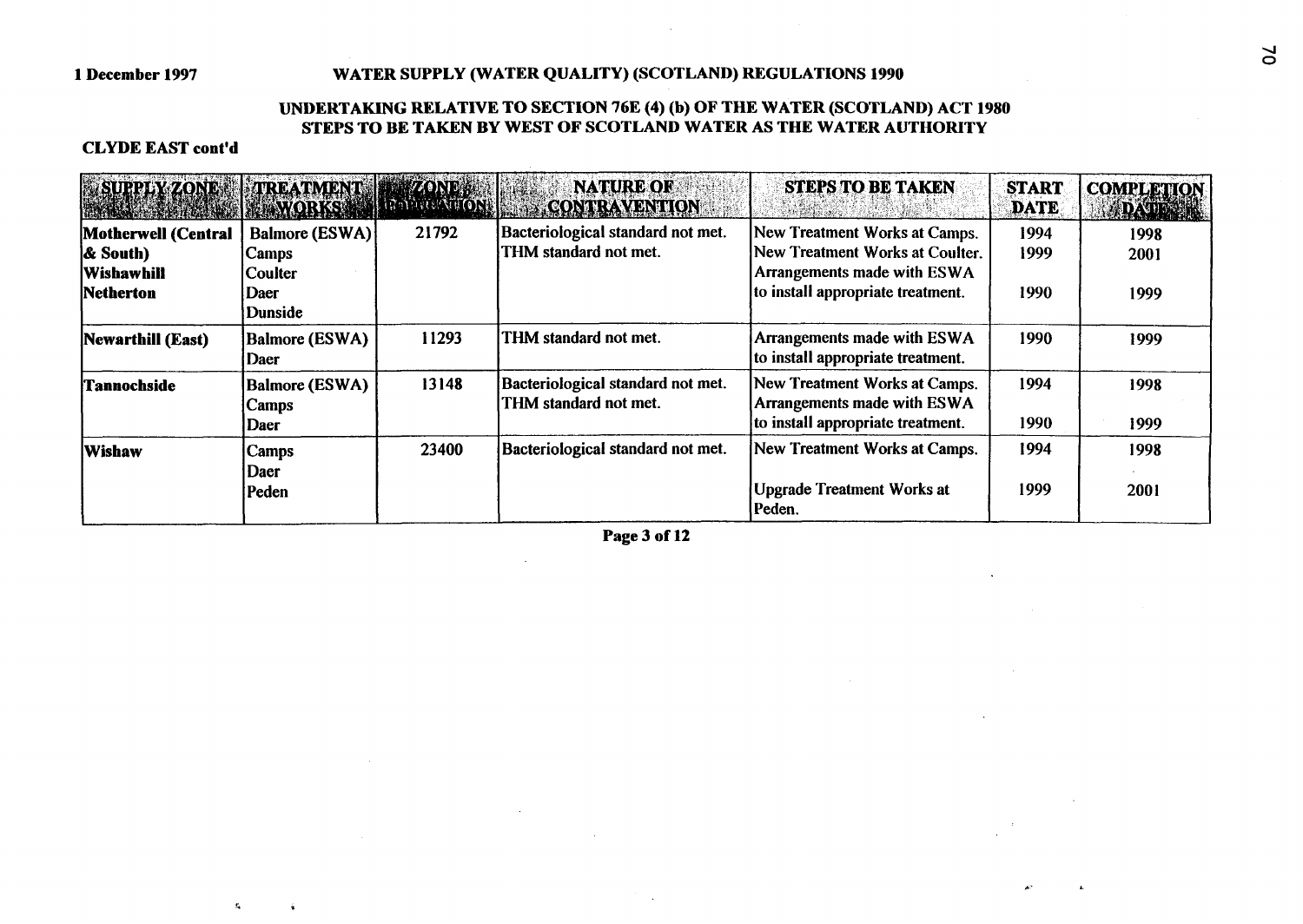## **RELAXATIONS**

 $\ddot{\phantom{0}}$ 

 $\ddot{\phantom{0}}$